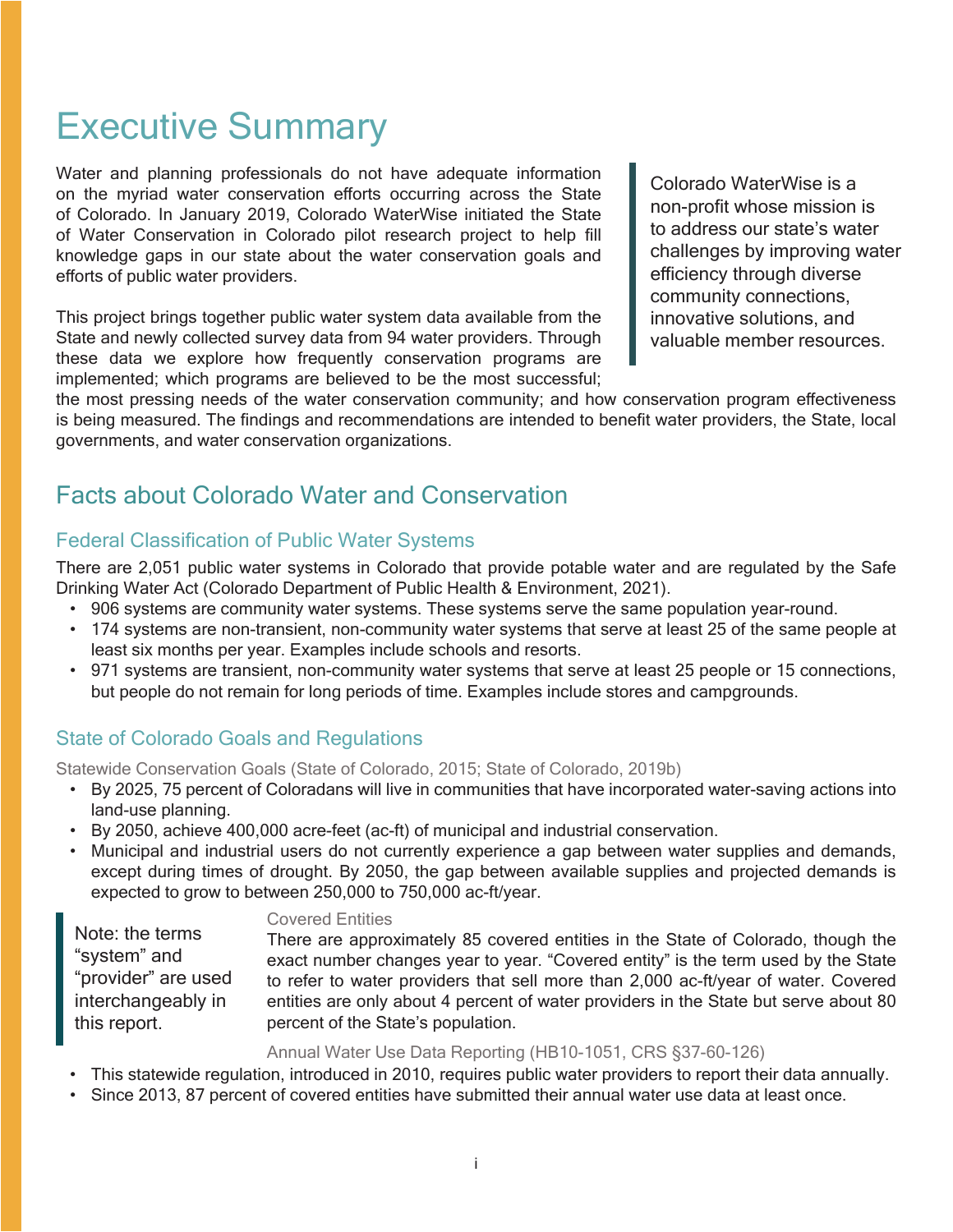• 52 percent of covered entities submit their data every year (based on the period 2013-2019).

Water Efficiency and Conservation Plans (HB04-1365, CRS §37-60-126)

- The Water Conservation Act of 2004 requires covered entities to develop water efficiency plans using State guidelines, prompting the proliferation of standardized plans. Non-covered entities have no requirement.
- As of October 2020, 67 percent of water efficiency plans have been filed within the past seven years as required. These plans were submitted by many of the largest and most progressive providers in Colorado.
- 25 percent of analyzed providers have a water efficiency plan filed with the State that has not been updated on the mandated seven-year update cycle.
- Water systems that are not covered entities are not required to file a water conservation plan with the state, though even small public water systems would benefit from a site-scale conservation plan addressing equipment and fixture selection, maintenance, and conservation practices.

34 percent of all providers analyzed in this study do not have a water conservation plan.

### Project Data Collection and Findings

#### Project Data

Data were compiled for 155 public water systems serving 5.5 million people. State data sources generally represented covered entities and survey data generally represented smaller water systems (Figure 1). The final dataset was combined from numerous sources and includes:

• Complete information for 94 public water systems serving 2.3 million people



Figure 1. Breakdown of Public Water Systems Represented in Final Dataset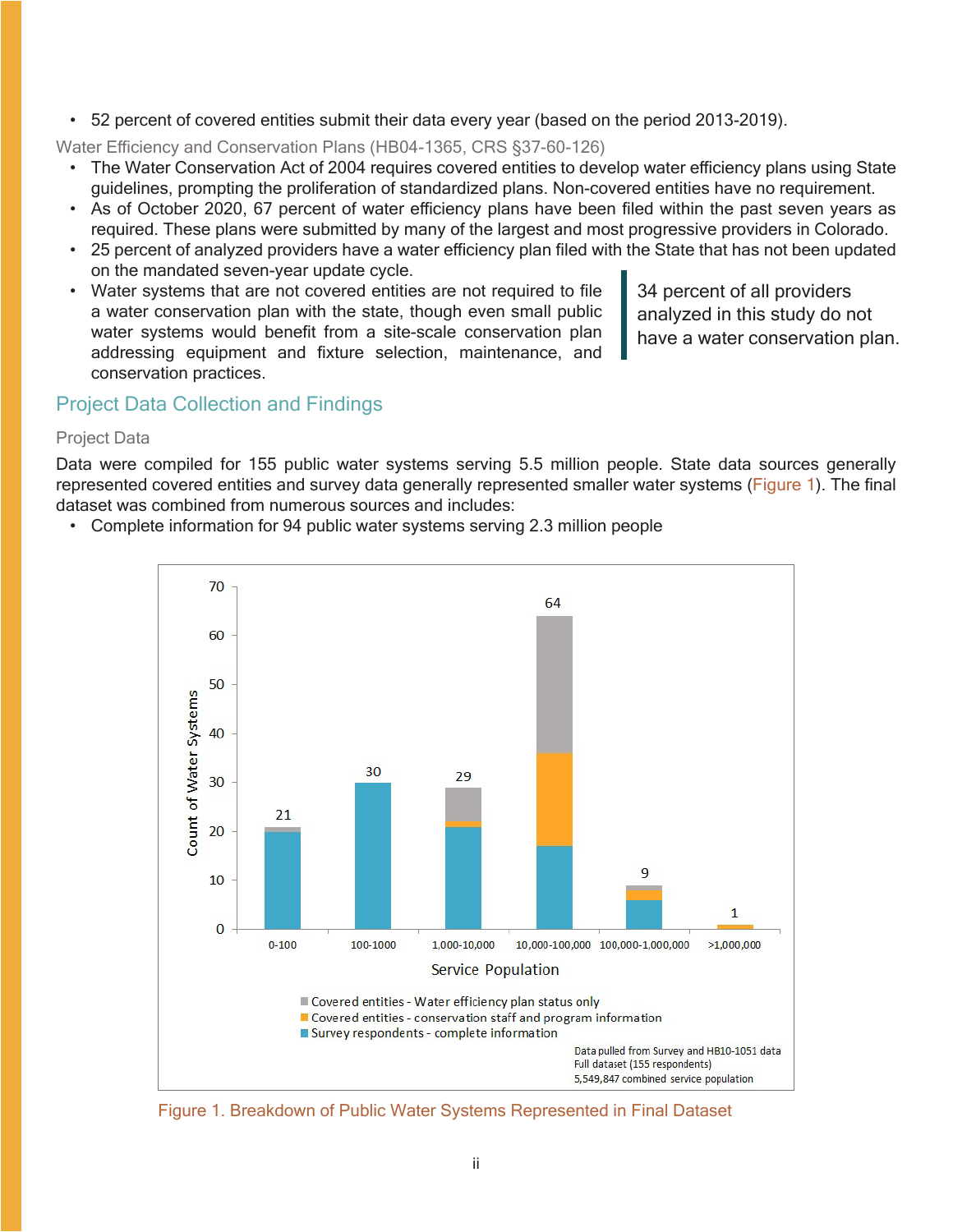

Conservation Program Capacity of analyzed water providers...

23% do not have dedicated conservation staff. 52% have one to three dedicated conservation staff.

58% have no dedicated conservation program budget beyond staff time to implement conservation programs.

- Limited information about conservation staff, budget, and programs for 22 public water systems serving 2.2 million people
- Basic information about water efficiency plan status for 39 public water systems serving 1.0 million people.

Water Representation in Community Land Use Plans and Development Reviews

- 45 percent of survey respondents were unsure if the comprehensive plans that cover their service areas include water conservation.
- Where respondents were aware of conservation programs or policies in comprehensive plans, the top five most common policies and programs included in comprehensive plans are (1) water conservation goal and objectives, (2) xeriscape requirements, (3) conservation-oriented rates and fees, (4) indoor fixture efficiency standards or green plumbing codes, and (5) water efficiency standards for new development.
- 27 percent of survey respondents report that conservation staff participate in developer pre-application and development review meetings.

Water Conservation Goals

- We estimate that 54 percent of analyzed providers have established quantitative conservation goals.
- Survey results show that the most common types of quantitative conservation goals are total water use reduction, per capita water use reduction, and water loss reduction.
- 62 percent of survey respondents have established qualitative (non-numeric) conservation goals.
- Survey results show that the most common types of qualitative conservation goals are focused on education, conservation awareness, and integrated water resources planning.

#### Water Conservation Programs

• 38 percent of survey respondents had not implemented any water conservation programs.

The Top 5 Conservation Programs

- 1 System water loss audits
- 2 Efficiency-oriented billing rate

#### structures

- 3 Education programs for adults
- 4 Rebates for indoor fixtures
- 5 Direct installation programs

• When water providers lack dedicated conservation staff, the two most implemented programs are system water loss audits and efficiency-oriented rate structures – two program types that directly influence water sales and revenues.

• Billing rate structures, system efficiency upgrades, and system leak detection and repairs are cited as having produced the highest water savings.